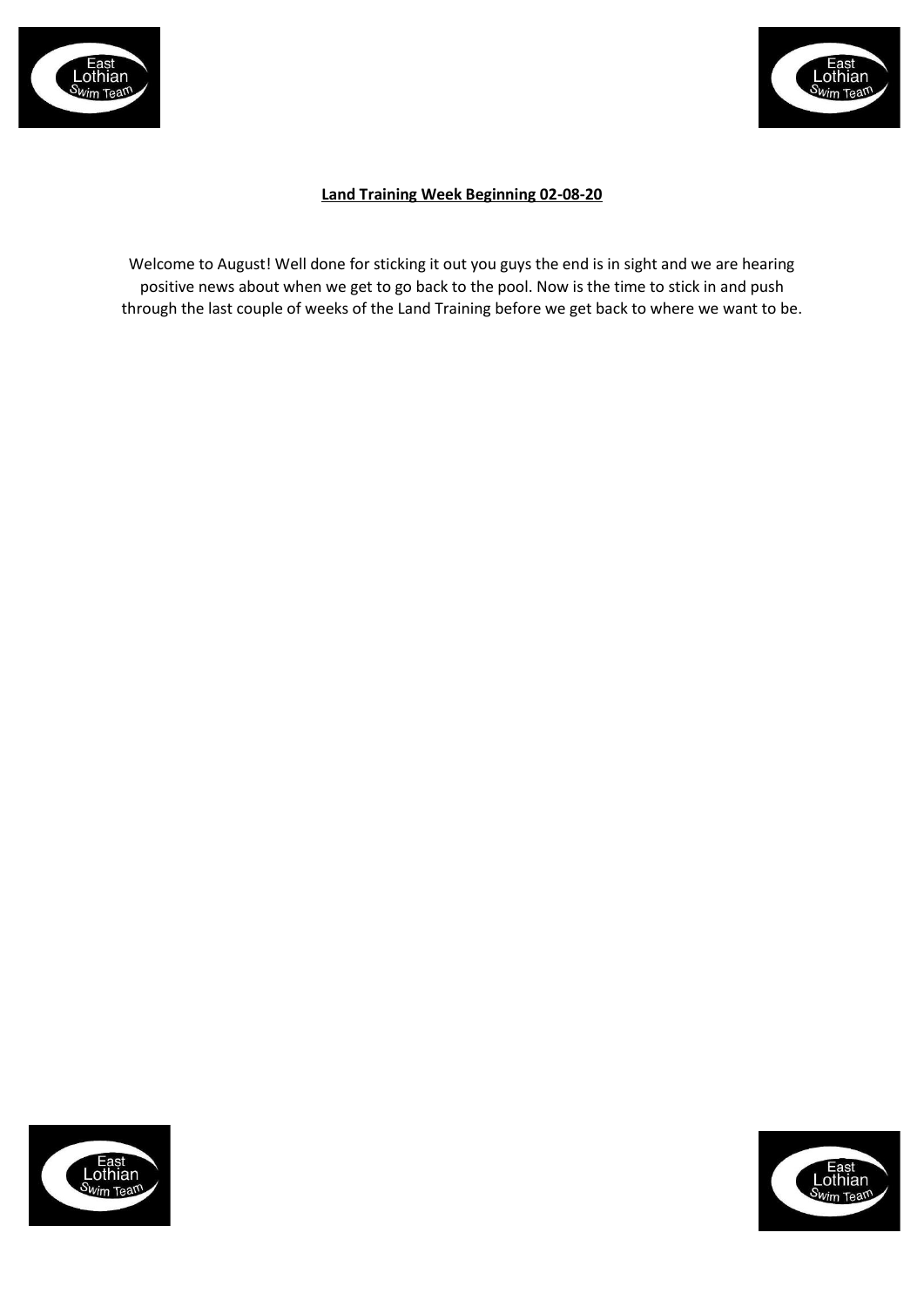



# **Sunday Workout 02/08**

Zoom Mobility with Jamie

### **Monday Workout 03/08**

Zoom workout with Jamie

# **Tuesday Workout 04/08** For time workout

5 rounds for time

40 down ups

80 Skips (with Rope)

20 Squats (OH BAND)

### **Core Finisher**

3-minute core flow continuous movement

Bear – Plank – 4 Shoulder Tap – Bear – Down Dog – 2 x Down Dog Press Up – Bear – 4x Fire Hydrant – Bear



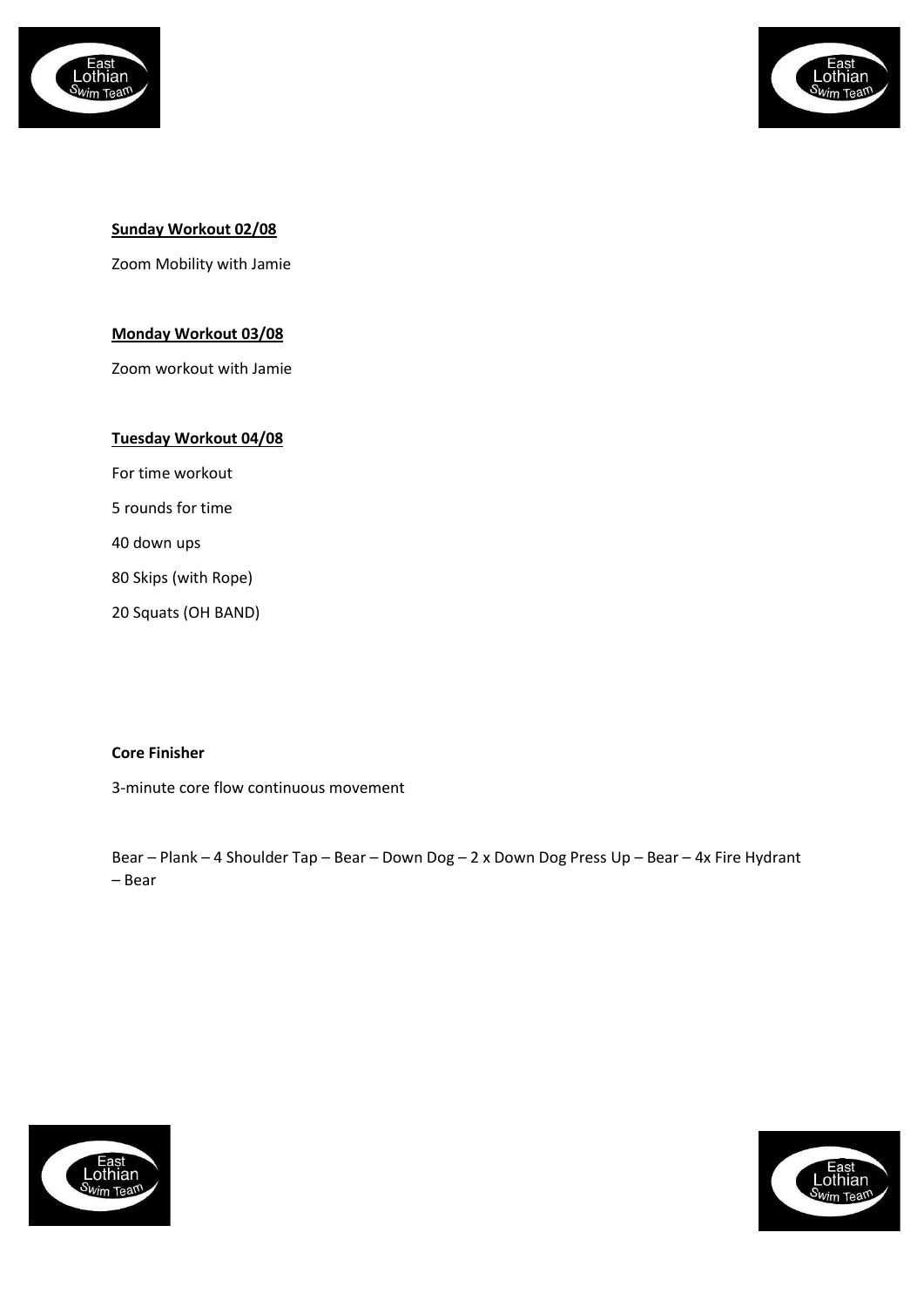



### **Wednesday 05/08**

Zoom Call with Jamie – EMOM

#### **Thursday Workout 06/08**

HIIT Session

4 rounds 30s on/off

Cross Squats

Donkey Kicks

Glute Bridge

High Knees

#### **Core Finisher**

5-minute core flow continuous movement

Bear – Plank – 4 Shoulder Tap – Bear – Down Dog – 2 x Down Dog Press Up

#### **Friday REST DAY 07/08**

Zoom Catch Up witb Jamie